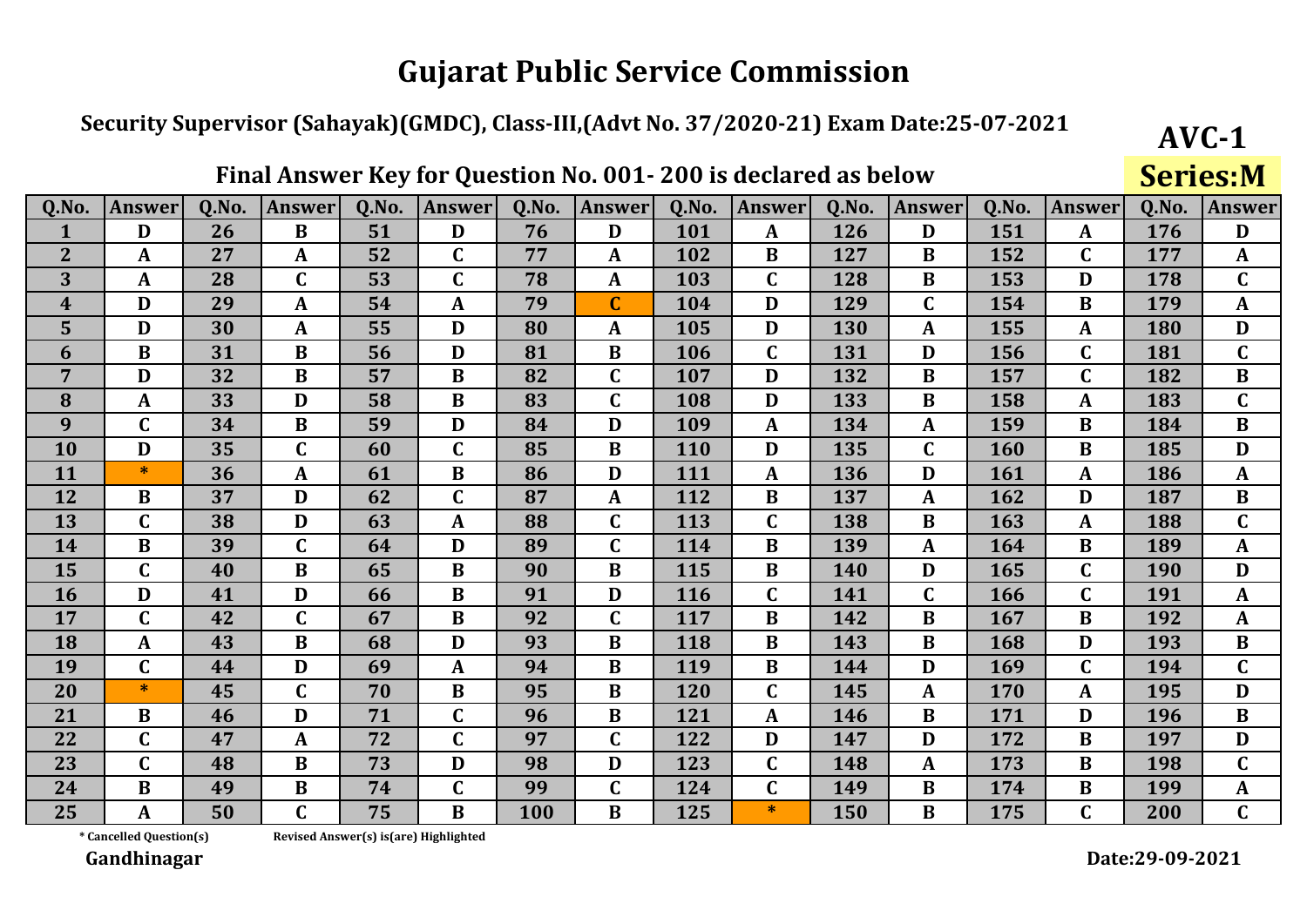### Security Supervisor (Sahayak)(GMDC), Class-III,(Advt No. 37/2020-21) Exam Date:25-07-2021

|                  | Final Answer Key for Question No. 001-200 is declared as below<br>Q.No.<br>Q.No.<br>Q.No.<br><b>Answer</b><br>Q.No.<br>Q.No.<br>Q.No.<br><b>Answer</b><br>Answer<br><b>Answer</b><br>Answer<br><b>Answer</b><br><b>Answer</b> |    |              |    |              |     |              |     |             |     |             |     |                  |       |               |
|------------------|-------------------------------------------------------------------------------------------------------------------------------------------------------------------------------------------------------------------------------|----|--------------|----|--------------|-----|--------------|-----|-------------|-----|-------------|-----|------------------|-------|---------------|
| Q.No.            |                                                                                                                                                                                                                               |    |              |    |              |     |              |     |             |     |             |     |                  | Q.No. | <b>Answer</b> |
| 1                | D                                                                                                                                                                                                                             | 26 | D            | 51 | D            | 76  | B            | 101 | A           | 126 | $\mathbf C$ | 151 | D                | 176   | $\mathbf C$   |
| 2 <sup>2</sup>   | A                                                                                                                                                                                                                             | 27 | $\mathbf{A}$ | 52 | $\mathbf C$  | 77  | A            | 102 | D           | 127 | B           | 152 | B                | 177   | $\bf{B}$      |
| 3                | A                                                                                                                                                                                                                             | 28 | A            | 53 | $\mathbf C$  | 78  | $\mathbf C$  | 103 | $\mathbf C$ | 128 | B           | 153 | B                | 178   | D             |
| $\boldsymbol{4}$ | $\mathbf C$                                                                                                                                                                                                                   | 29 | D            | 54 | A            | 79  | $\mathbf{A}$ | 104 | $\mathbf C$ | 129 | B           | 154 | B                | 179   | $\mathbf C$   |
| 5                | A                                                                                                                                                                                                                             | 30 | D            | 55 | D            | 80  | $\mathbf{A}$ | 105 | $\ast$      | 130 | $\mathbf C$ | 155 | $\mathbf C$      | 180   | $\mathbf{A}$  |
| 6                | $\bf{B}$                                                                                                                                                                                                                      | 31 | $\bf{B}$     | 56 | D            | 81  | B            | 106 | D           | 131 | A           | 156 | D                | 181   | A             |
| $\overline{7}$   | $\mathbf C$                                                                                                                                                                                                                   | 32 | D            | 57 | B            | 82  | B            | 107 | B           | 132 | B           | 157 | A                | 182   | $\mathbf C$   |
| 8                | $\mathbf C$                                                                                                                                                                                                                   | 33 | $\mathbf A$  | 58 | $\bf{B}$     | 83  | D            | 108 | $\bf{B}$    | 133 | $\mathbf C$ | 158 | $\mathbf C$      | 183   | D             |
| 9                | D                                                                                                                                                                                                                             | 34 | $\mathbf C$  | 59 | D            | 84  | B            | 109 | $\mathbf C$ | 134 | D           | 159 | $\mathbf{A}$     | 184   | $\bf{B}$      |
| 10               | $\bf{B}$                                                                                                                                                                                                                      | 35 | D            | 60 | $\mathbf C$  | 85  | $\mathbf C$  | 110 | A           | 135 | D           | 160 | D                | 185   | $\mathbf{A}$  |
| 11               | D                                                                                                                                                                                                                             | 36 | ∗            | 61 | $\bf{B}$     | 86  | A            | 111 | $\mathbf C$ | 136 | C           | 161 | A                | 186   | $\mathbf C$   |
| 12               | A                                                                                                                                                                                                                             | 37 | B            | 62 | $\mathbf C$  | 87  | D            | 112 | B           | 137 | D           | 162 | $\boldsymbol{A}$ | 187   | $\mathbf C$   |
| 13               | $\mathbf C$                                                                                                                                                                                                                   | 38 | $\mathbf C$  | 63 | $\mathbf{A}$ | 88  | D            | 113 | $\bf{B}$    | 138 | D           | 163 | $\bf{B}$         | 188   | $\mathbf A$   |
| 14               | $\mathbf C$                                                                                                                                                                                                                   | 39 | B            | 64 | D            | 89  | $\mathbf C$  | 114 | D           | 139 | A           | 164 | $\mathbf C$      | 189   | $\bf{B}$      |
| 15               | $\bf{B}$                                                                                                                                                                                                                      | 40 | $\mathbf C$  | 65 | $\bf{B}$     | 90  | $\bf{B}$     | 115 | A           | 140 | D           | 165 | D                | 190   | B             |
| <b>16</b>        | D                                                                                                                                                                                                                             | 41 | D            | 66 | $\bf{B}$     | 91  | D            | 116 | B           | 141 | D           | 166 | B                | 191   | $\mathbf C$   |
| 17               | $\mathbf C$                                                                                                                                                                                                                   | 42 | $\mathbf C$  | 67 | $\bf{B}$     | 92  | $\mathbf C$  | 117 | D           | 142 | B           | 167 | D                | 192   | $\bf{B}$      |
| 18               | $\bf{B}$                                                                                                                                                                                                                      | 43 | $\mathbf{A}$ | 68 | D            | 93  | B            | 118 | A           | 143 | $\bf{B}$    | 168 | $\mathbf C$      | 193   | $\mathbf C$   |
| 19               | B                                                                                                                                                                                                                             | 44 | $\mathbf C$  | 69 | A            | 94  | D            | 119 | B           | 144 | A           | 169 | A                | 194   | B             |
| 20               | $\bf{B}$                                                                                                                                                                                                                      | 45 | $\ast$       | 70 | $\bf{B}$     | 95  | $\mathbf C$  | 120 | $\bf{B}$    | 145 | $\mathbf C$ | 170 | $\mathbf C$      | 195   | D             |
| 21               | $\bf{B}$                                                                                                                                                                                                                      | 46 | B            | 71 | $\mathbf C$  | 96  | D            | 121 | A           | 146 | D           | 171 | $\boldsymbol{A}$ | 196   | $\mathbf{A}$  |
| 22               | $\mathbf C$                                                                                                                                                                                                                   | 47 | $\mathbf C$  | 72 | $\mathbf C$  | 97  | $\mathbf{A}$ | 122 | $\bf{B}$    | 147 | A           | 172 | D                | 197   | $\bf{B}$      |
| 23               | D                                                                                                                                                                                                                             | 48 | $\mathbf C$  | 73 | D            | 98  | B            | 123 | $\mathbf C$ | 148 | $\bf{B}$    | 173 | A                | 198   | $\mathbf C$   |
| 24               | $\mathbf C$                                                                                                                                                                                                                   | 49 | $\bf{B}$     | 74 | $\mathbf C$  | 99  | B            | 124 | $\bf{B}$    | 149 | A           | 174 | $\bf{B}$         | 199   | A             |
| 25               | B                                                                                                                                                                                                                             | 50 | A            | 75 | $\bf{B}$     | 100 | C.           | 125 | B           | 150 | D           | 175 | $\mathbf C$      | 200   | D             |

\* Cancelled Question(s)

Revised Answer(s) is(are) Highlighted

Gandhinagar

Date:29-09-2021

 $AVC-1$ 

 $Cariac A$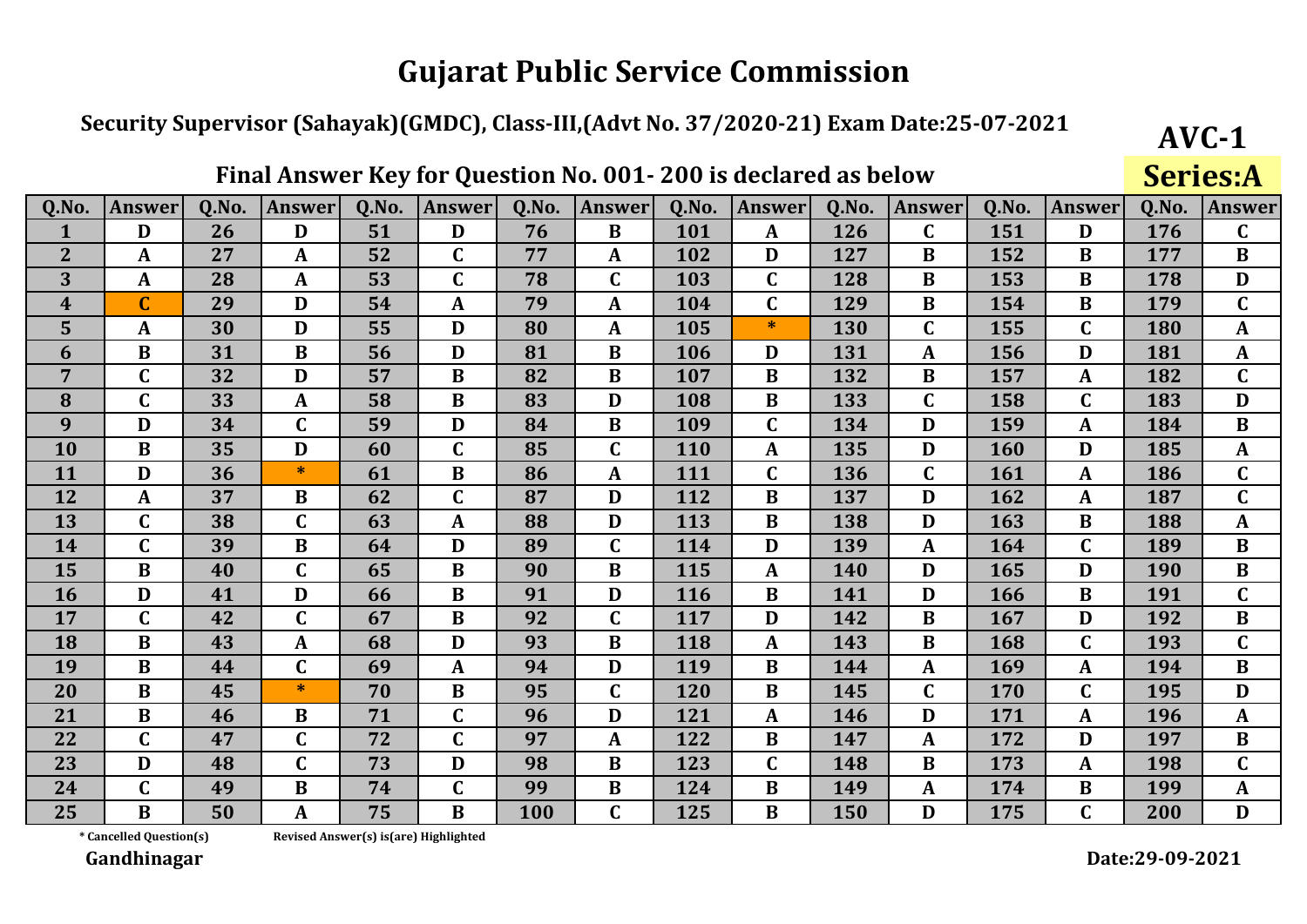### Security Supervisor (Sahayak)(GMDC), Class-III,(Advt No. 37/2020-21) Exam Date:25-07-2021

|                  |               |       |               |       | ∼                |       |                         |       |                  |       |               |       |               |       | UCI ICJID     |
|------------------|---------------|-------|---------------|-------|------------------|-------|-------------------------|-------|------------------|-------|---------------|-------|---------------|-------|---------------|
| Q.No.            | <b>Answer</b> | 0.No. | <b>Answer</b> | Q.No. | <b>Answer</b>    | Q.No. | <b>Answer</b>           | Q.No. | <b>Answer</b>    | Q.No. | <b>Answer</b> | 0.No. | <b>Answer</b> | Q.No. | <b>Answer</b> |
| $\mathbf{1}$     | $\bf{B}$      | 26    | D             | 51    | D                | 76    | D                       | 101   | A                | 126   | $\bf{B}$      | 151   | A             | 176   | $\bf{B}$      |
| $\overline{2}$   | A             | 27    | A             | 52    | A                | 77    | C                       | 102   | B                | 127   | D             | 152   | $\mathbf C$   | 177   | D             |
| 3                | $\mathbf C$   | 28    | $\mathbf A$   | 53    | A                | 78    | $\overline{\mathsf{C}}$ | 103   | $\mathbf C$      | 128   | A             | 153   | D             | 178   | $\mathbf C$   |
| $\boldsymbol{4}$ | A             | 29    | $\mathbf C$   | 54    | D                | 79    | $\mathbf{A}$            | 104   | D                | 129   | B             | 154   | B             | 179   | $\mathbf{A}$  |
| 5                | A             | 30    | $\mathbf{A}$  | 55    | D                | 80    | D                       | 105   | D                | 130   | B             | 155   | $\mathbf{A}$  | 180   | $\mathbf C$   |
| 6                | B             | 31    | $\bf{B}$      | 56    | $\bf{B}$         | 81    | D                       | 106   | $\mathbf C$      | 131   | D             | 156   | $\mathbf C$   | 181   | $\mathbf C$   |
| $\overline{7}$   | $\bf{B}$      | 32    | $\mathbf C$   | 57    | D                | 82    | B                       | 107   | D                | 132   | $\bf{B}$      | 157   | $\mathbf C$   | 182   | $\bf{B}$      |
| 8                | D             | 33    | $\mathbf C$   | 58    | A                | 83    | B                       | 108   | D                | 133   | B             | 158   | A             | 183   | $\mathbf C$   |
| 9                | $\bf{B}$      | 34    | D             | 59    | $\mathbf C$      | 84    | D                       | 109   | A                | 134   | A             | 159   | B             | 184   | $\bf{B}$      |
| 10               | $\mathbf C$   | 35    | B             | 60    | D                | 85    | C                       | 110   | D                | 135   | C             | 160   | $\bf{B}$      | 185   | $\mathbf{D}$  |
| 11               | A             | 36    | D             | 61    | $\ast$           | 86    | $\bf{B}$                | 111   | $\boldsymbol{A}$ | 136   | D             | 161   | D             | 186   | $\mathbf{A}$  |
| 12               | D             | 37    | $\mathbf{A}$  | 62    | $\bf{B}$         | 87    | $\overline{\mathsf{C}}$ | 112   | D                | 137   | A             | 162   | $\bf{B}$      | 187   | $\bf{B}$      |
| 13               | D             | 38    | $\mathbf C$   | 63    | $\mathbf C$      | 88    | $\boldsymbol{A}$        | 113   | $\mathbf C$      | 138   | $\bf{B}$      | 163   | B             | 188   | $\mathbf C$   |
| 14               | $\mathbf C$   | 39    | $\mathbf C$   | 64    | $\bf{B}$         | 89    | D                       | 114   | $\mathbf C$      | 139   | A             | 164   | B             | 189   | $\mathbf{A}$  |
| 15               | $\bf{B}$      | 40    | B             | 65    | $\mathbf C$      | 90    | B                       | 115   | $\ast$           | 140   | D             | 165   | $\mathbf C$   | 190   | D             |
| 16               | D             | 41    | D             | 66    | D                | 91    | B                       | 116   | D                | 141   | A             | 166   | D             | 191   | $\mathbf{A}$  |
| 17               | $\mathbf C$   | 42    | $\mathbf C$   | 67    | $\mathbf C$      | 92    | B                       | 117   | $\bf{B}$         | 142   | B             | 167   | $\mathbf{A}$  | 192   | D             |
| 18               | B             | 43    | $\bf{B}$      | 68    | $\boldsymbol{A}$ | 93    | D                       | 118   | $\bf{B}$         | 143   | $\mathbf C$   | 168   | $\mathbf C$   | 193   | $\mathbf{A}$  |
| 19               | D             | 44    | $\bf{B}$      | 69    | $\mathbf C$      | 94    | $\mathbf{A}$            | 119   | $\mathbf C$      | 144   | B             | 169   | A             | 194   | $\bf{B}$      |
| 20               | $\mathbf C$   | 45    | $\bf{B}$      | 70    | $\ast$           | 95    | $\bf{B}$                | 120   | $\mathbf{A}$     | 145   | $\bf{B}$      | 170   | D             | 195   | $\mathbf C$   |
| 21               | D             | 46    | B             | 71    | B                | 96    | $\mathbf C$             | 121   | $\mathbf C$      | 146   | $\mathbf C$   | 171   | A             | 196   | $\mathbf C$   |
| 22               | A             | 47    | C             | 72    | $\mathbf C$      | 97    | C                       | 122   | B                | 147   | B             | 172   | $\mathbf{A}$  | 197   | $\bf{B}$      |
| 23               | $\bf{B}$      | 48    | D             | 73    | $\mathbf C$      | 98    | D                       | 123   | $\bf{B}$         | 148   | B             | 173   | B             | 198   | D             |
| 24               | B             | 49    | $\mathbf C$   | 74    | B                | 99    | C                       | 124   | D                | 149   | B             | 174   | $\mathbf C$   | 199   | $\mathbf C$   |
| 25               | $\mathbf C$   | 50    | B             | 75    | A                | 100   | $\bf{B}$                | 125   | A                | 150   | $\mathbf C$   | 175   | D             | 200   | A             |

Final Answer Key for Question No. 001-200 is declared as below

\* Cancelled Question(s)

Revised Answer(s) is(are) Highlighted

Gandhinagar

Date:29-09-2021

 $AVC-1$ 

**Sariac.R**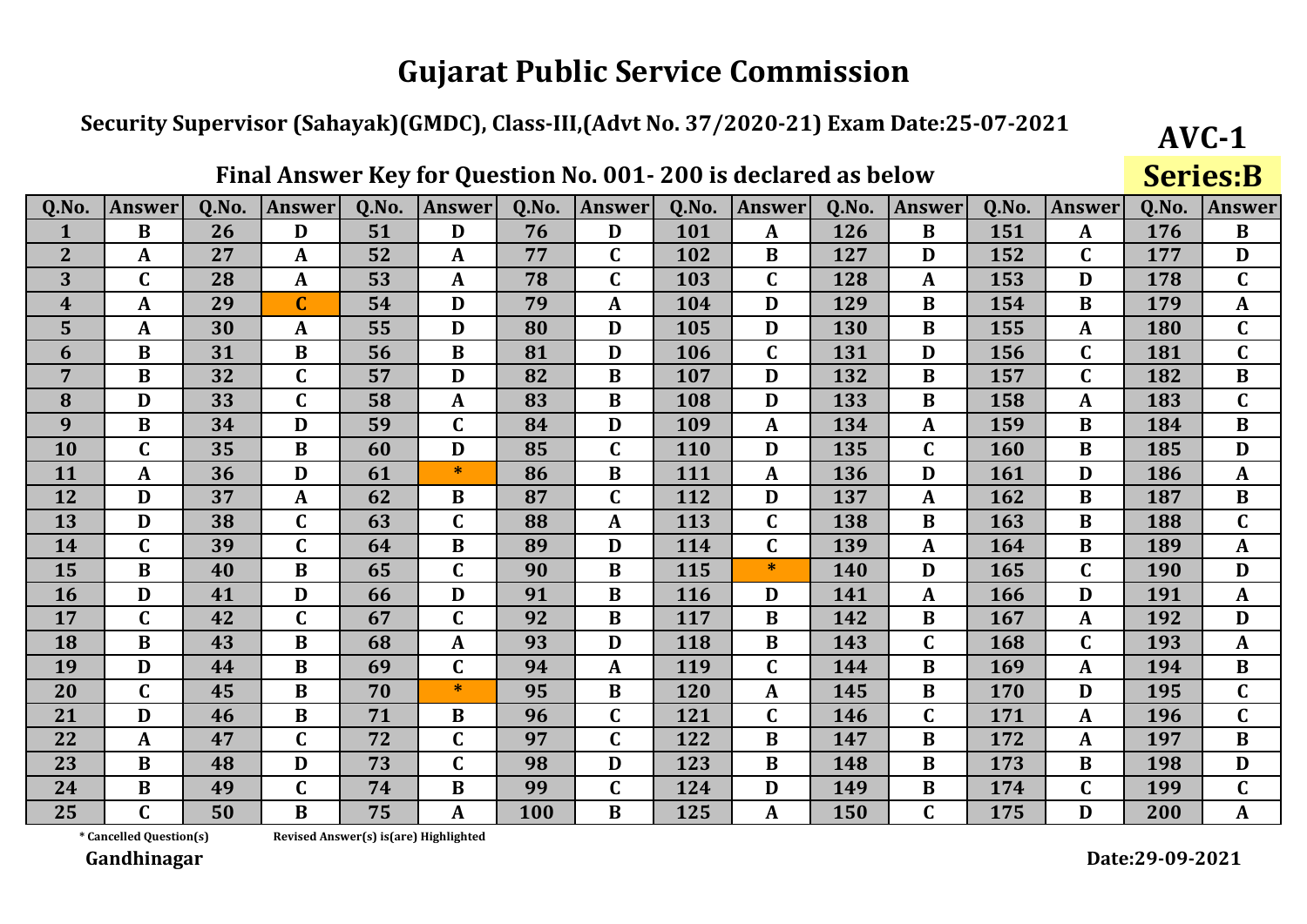### Security Supervisor (Sahayak)(GMDC), Class-III,(Advt No. 37/2020-21) Exam Date:25-07-2021

Final Answer Key for Question No. 001-200 is declared as below

|                |               |       |               |       | ∼                |       |                         |       |                  |       |               |       |                  |       | <b>Del Icala</b> |
|----------------|---------------|-------|---------------|-------|------------------|-------|-------------------------|-------|------------------|-------|---------------|-------|------------------|-------|------------------|
| Q.No.          | <b>Answer</b> | 0.No. | <b>Answer</b> | Q.No. | <b>Answer</b>    | Q.No. | <b>Answer</b>           | Q.No. | <b>Answer</b>    | 0.No. | <b>Answer</b> | 0.No. | <b>Answer</b>    | Q.No. | <b>Answer</b>    |
|                | D             | 26    | D             | 51    | B                | 76    | D                       | 101   | A                | 126   | $\mathbf C$   | 151   | $\mathbf{A}$     | 176   | $\mathbf C$      |
| $\overline{2}$ | A             | 27    | $\mathbf C$   | 52    | A                | 77    | A                       | 102   | B                | 127   | D             | 152   | D                | 177   | $\mathbf C$      |
| 3              | A             | 28    | $\mathbf C$   | 53    | $\mathbf C$      | 78    | A                       | 103   | $\mathbf C$      | 128   | D             | 153   | A                | 178   | A                |
| 4              | D             | 29    | A             | 54    | $\mathbf{A}$     | 79    | $\overline{\mathbf{C}}$ | 104   | $\bf{B}$         | 129   | $\mathbf{A}$  | 154   | $\bf{B}$         | 179   | $\bf{B}$         |
| 5              | D             | 30    | D             | 55    | $\boldsymbol{A}$ | 80    | A                       | 105   | $\bf{B}$         | 130   | D             | 155   | $\mathbf C$      | 180   | $\bf{B}$         |
| 6              | $\bf{B}$      | 31    | D             | 56    | $\bf{B}$         | 81    | $\bf{B}$                | 106   | $\mathbf C$      | 131   | $\mathbf C$   | 156   | $\mathbf C$      | 181   | $\mathbf{A}$     |
| $\overline{7}$ | D             | 32    | B             | 57    | $\bf{B}$         | 82    | $\mathbf C$             | 107   | B                | 132   | $\bf{B}$      | 157   | $\bf{B}$         | 182   | $\mathbf{A}$     |
| 8              | A             | 33    | B             | 58    | D                | 83    | $\mathbf C$             | 108   | B                | 133   | B             | 158   | D                | 183   | $\bf{B}$         |
| 9              | $\mathbf C$   | 34    | D             | 59    | $\bf{B}$         | 84    | D                       | 109   | B                | 134   | D             | 159   | $\mathbf C$      | 184   | $\mathbf C$      |
| 10             | D             | 35    | $\mathbf C$   | 60    | $\mathbf C$      | 85    | B                       | 110   | $\mathbf C$      | 135   | A             | 160   | A                | 185   | D                |
| 11             | $\ast$        | 36    | $\bf{B}$      | 61    | $\mathbf{A}$     | 86    | D                       | 111   | D                | 136   | $\bf{B}$      | 161   | $\mathbf C$      | 186   | $\bf{B}$         |
| 12             | $\bf{B}$      | 37    | $\mathbf C$   | 62    | D                | 87    | A                       | 112   | $\bf{B}$         | 137   | D             | 162   | $\bf{B}$         | 187   | D                |
| 13             | $\mathbf C$   | 38    | A             | 63    | D                | 88    | $\mathbf C$             | 113   | $\bf{B}$         | 138   | $\mathbf A$   | 163   | $\mathbf C$      | 188   | $\mathbf C$      |
| 14             | B             | 39    | D             | 64    | $\mathbf C$      | 89    | $\mathbf C$             | 114   | $\boldsymbol{A}$ | 139   | $\bf{B}$      | 164   | B                | 189   | $\mathbf{A}$     |
| 15             | C             | 40    | B             | 65    | B                | 90    | B                       | 115   | $\mathbf C$      | 140   | B             | 165   | D                | 190   | $\mathbf C$      |
| 16             | $\mathbf{D}$  | 41    | $\bf{B}$      | 66    | D                | 91    | D                       | 116   | D                | 141   | $\mathbf{A}$  | 166   | $\boldsymbol{A}$ | 191   | D                |
| 17             | $\mathbf C$   | 42    | B             | 67    | $\mathbf C$      | 92    | C                       | 117   | A                | 142   | D             | 167   | $\bf{B}$         | 192   | $\bf{B}$         |
| 18             | A             | 43    | $\mathbf{D}$  | 68    | B                | 93    | $\bf{B}$                | 118   | B                | 143   | $\mathbf C$   | 168   | $\mathbf C$      | 193   | $\bf{B}$         |
| 19             | $\mathbf C$   | 44    | A             | 69    | D                | 94    | $\bf{B}$                | 119   | $\mathbf{A}$     | 144   | $\mathbf C$   | 169   | $\mathbf A$      | 194   | $\bf{B}$         |
| 20             | $\ast$        | 45    | $\bf{B}$      | 70    | $\mathbf C$      | 95    | $\bf{B}$                | 120   | D                | 145   | $\ast$        | 170   | D                | 195   | $\mathbf C$      |
| 21             | B             | 46    | $\mathbf C$   | 71    | D                | 96    | B                       | 121   | A                | 146   | D             | 171   | A                | 196   | D                |
| 22             | C             | 47    | $\mathbf C$   | 72    | $\boldsymbol{A}$ | 97    | C                       | 122   | B                | 147   | B             | 172   | $\mathbf C$      | 197   | $\mathbf{A}$     |
| 23             | $\mathbf C$   | 48    | D             | 73    | B                | 98    | D                       | 123   | $\mathbf C$      | 148   | $\bf{B}$      | 173   | D                | 198   | $\mathbf C$      |
| 24             | B             | 49    | $\mathbf C$   | 74    | B                | 99    | C                       | 124   | D                | 149   | $\mathbf C$   | 174   | $\bf{B}$         | 199   | A                |
| 25             | A             | 50    | B             | 75    | $\mathbf{C}$     | 100   | $\overline{B}$          | 125   | D                | 150   | A             | 175   | A                | 200   | D                |

\* Cancelled Question(s)

Revised Answer(s) is(are) Highlighted

Gandhinagar

 $AVC-1$ 

Saries.C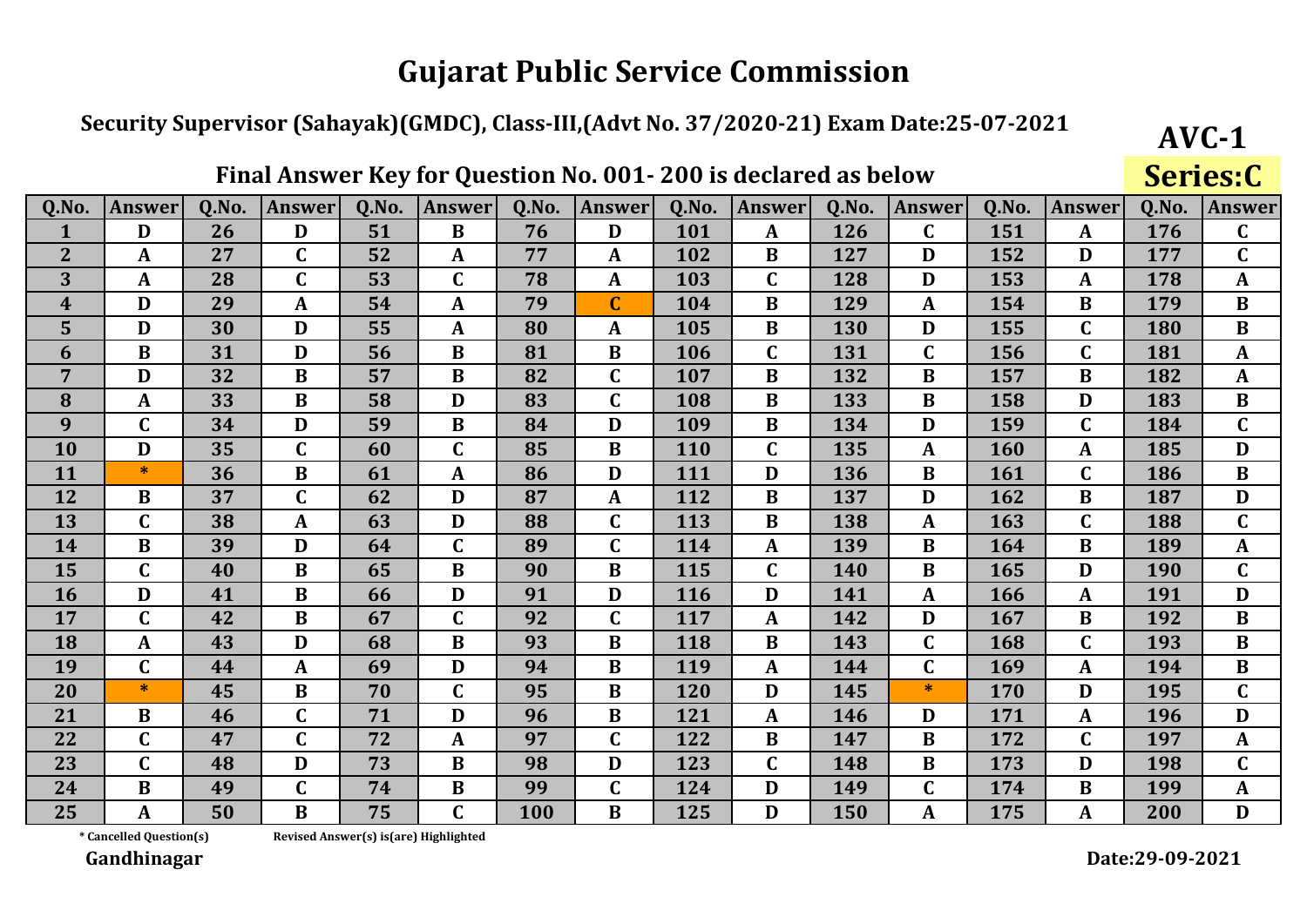### Security Supervisor (Sahayak)(GMDC), Class-III,(Advt No. 37/2020-21) Exam Date:25-07-2021

|                         |                  |       |               |       | <b>Yur</b>       |       |               |       |               |       |               |       |                  |       | UCLICJ.D      |
|-------------------------|------------------|-------|---------------|-------|------------------|-------|---------------|-------|---------------|-------|---------------|-------|------------------|-------|---------------|
| Q.No.                   | Answer           | Q.No. | <b>Answer</b> | Q.No. | <b>Answer</b>    | Q.No. | <b>Answer</b> | Q.No. | <b>Answer</b> | Q.No. | <b>Answer</b> | Q.No. | <b>Answer</b>    | Q.No. | <b>Answer</b> |
| $\mathbf{1}$            | D                | 26    | B             | 51    | D                | 76    | D             | 101   | $\mathbf C$   | 126   | D             | 151   | $\boldsymbol{A}$ | 176   | $\mathbf{A}$  |
| $\overline{2}$          | $\mathbf C$      | 27    | $\mathbf{A}$  | 52    | A                | 77    | A             | 102   | B             | 127   | A             | 152   | A                | 177   | $\bf{B}$      |
| 3                       | $\mathbf C$      | 28    | $\mathbf C$   | 53    | A                | 78    | A             | 103   | B             | 128   | B             | 153   | B                | 178   | $\mathbf C$   |
| $\overline{\mathbf{4}}$ | A                | 29    | $\mathbf{A}$  | 54    | $\mathbf C$      | 79    | D             | 104   | D             | 129   | A             | 154   | $\mathbf C$      | 179   | $\mathbf{A}$  |
| 5                       | D                | 30    | $\mathbf{A}$  | 55    | A                | 80    | D             | 105   | A             | 130   | D             | 155   | D                | 180   | D             |
| 6                       | D                | 31    | $\bf{B}$      | 56    | $\bf{B}$         | 81    | $\bf{B}$      | 106   | $\bf{B}$      | 131   | A             | 156   | B                | 181   | D             |
| $\overline{7}$          | $\bf{B}$         | 32    | $\bf{B}$      | 57    | $\mathbf C$      | 82    | D             | 107   | D             | 132   | D             | 157   | D                | 182   | $\, {\bf B}$  |
| 8                       | $\bf{B}$         | 33    | D             | 58    | $\mathbf C$      | 83    | $\mathbf{A}$  | 108   | A             | 133   | $\mathbf C$   | 158   | $\mathbf C$      | 183   | $\bf{B}$      |
| 9                       | D                | 34    | B             | 59    | D                | 84    | $\mathbf C$   | 109   | B             | 134   | $\mathbf C$   | 159   | $\boldsymbol{A}$ | 184   | $\bf{B}$      |
| 10                      | $\mathbf C$      | 35    | $\mathbf C$   | 60    | $\bf{B}$         | 85    | D             | 110   | $\bf{B}$      | 135   | *             | 160   | $\mathbf C$      | 185   | $\mathbf C$   |
| 11                      | B                | 36    | $\mathbf A$   | 61    | D                | 86    | $\ast$        | 111   | A             | 136   | D             | 161   | A                | 186   | D             |
| 12                      | $\mathbf C$      | 37    | D             | 62    | $\boldsymbol{A}$ | 87    | B             | 112   | $\bf{B}$      | 137   | B             | 162   | D                | 187   | $\mathbf A$   |
| 13                      | $\boldsymbol{A}$ | 38    | D             | 63    | $\mathbf C$      | 88    | $\mathbf C$   | 113   | $\mathbf C$   | 138   | B             | 163   | $\boldsymbol{A}$ | 188   | $\mathbf C$   |
| 14                      | D                | 39    | $\mathbf C$   | 64    | $\mathbf C$      | 89    | B             | 114   | B             | 139   | $\mathbf C$   | 164   | B                | 189   | $\mathbf{A}$  |
| 15                      | $\bf{B}$         | 40    | B             | 65    | B                | 90    | $\mathbf C$   | 115   | B             | 140   | A             | 165   | $\mathbf C$      | 190   | D             |
| 16                      | $\bf{B}$         | 41    | D             | 66    | D                | 91    | D             | 116   | $\mathbf C$   | 141   | A             | 166   | $\mathbf C$      | 191   | $\mathbf{A}$  |
| 17                      | $\bf{B}$         | 42    | $\mathbf C$   | 67    | $\mathbf C$      | 92    | $\mathbf C$   | 117   | $\bf{B}$      | 142   | B             | 167   | $\bf{B}$         | 192   | $\mathbf C$   |
| 18                      | D                | 43    | $\bf{B}$      | 68    | $\bf{B}$         | 93    | $\mathbf{A}$  | 118   | $\bf{B}$      | 143   | $\mathbf C$   | 168   | D                | 193   | D             |
| 19                      | A                | 44    | D             | 69    | $\bf{B}$         | 94    | $\mathbf C$   | 119   | $\bf{B}$      | 144   | D             | 169   | $\mathbf C$      | 194   | $\bf{B}$      |
| 20                      | $\bf{B}$         | 45    | $\mathbf C$   | 70    | $\bf{B}$         | 95    | $\ast$        | 120   | $\mathbf C$   | 145   | D             | 170   | $\boldsymbol{A}$ | 195   | $\mathbf{A}$  |
| 21                      | $\mathbf C$      | 46    | D             | 71    | $\bf{B}$         | 96    | B             | 121   | D             | 146   | $\mathbf C$   | 171   | $\mathbf C$      | 196   | $\mathbf C$   |
| 22                      | $\mathbf C$      | 47    | A             | 72    | $\mathbf C$      | 97    | C             | 122   | B             | 147   | D             | 172   | $\bf{B}$         | 197   | $\mathbf C$   |
| 23                      | D                | 48    | B             | 73    | D                | 98    | C             | 123   | $\bf{B}$      | 148   | D             | 173   | $\mathbf C$      | 198   | $\mathbf A$   |
| 24                      | $\mathbf C$      | 49    | $\bf{B}$      | 74    | $\mathbf C$      | 99    | B             | 124   | A             | 149   | A             | 174   | B                | 199   | $\bf{B}$      |
| 25                      | B                | 50    | $\mathbf{C}$  | 75    | $\bf{B}$         | 100   | A             | 125   | $\mathbf C$   | 150   | D             | 175   | D                | 200   | $\bf{B}$      |

#### Final Answer Key for Question No. 001-200 is declared as helow

\* Cancelled Question(s)

 $AVC-1$ 

 $Cariac.D$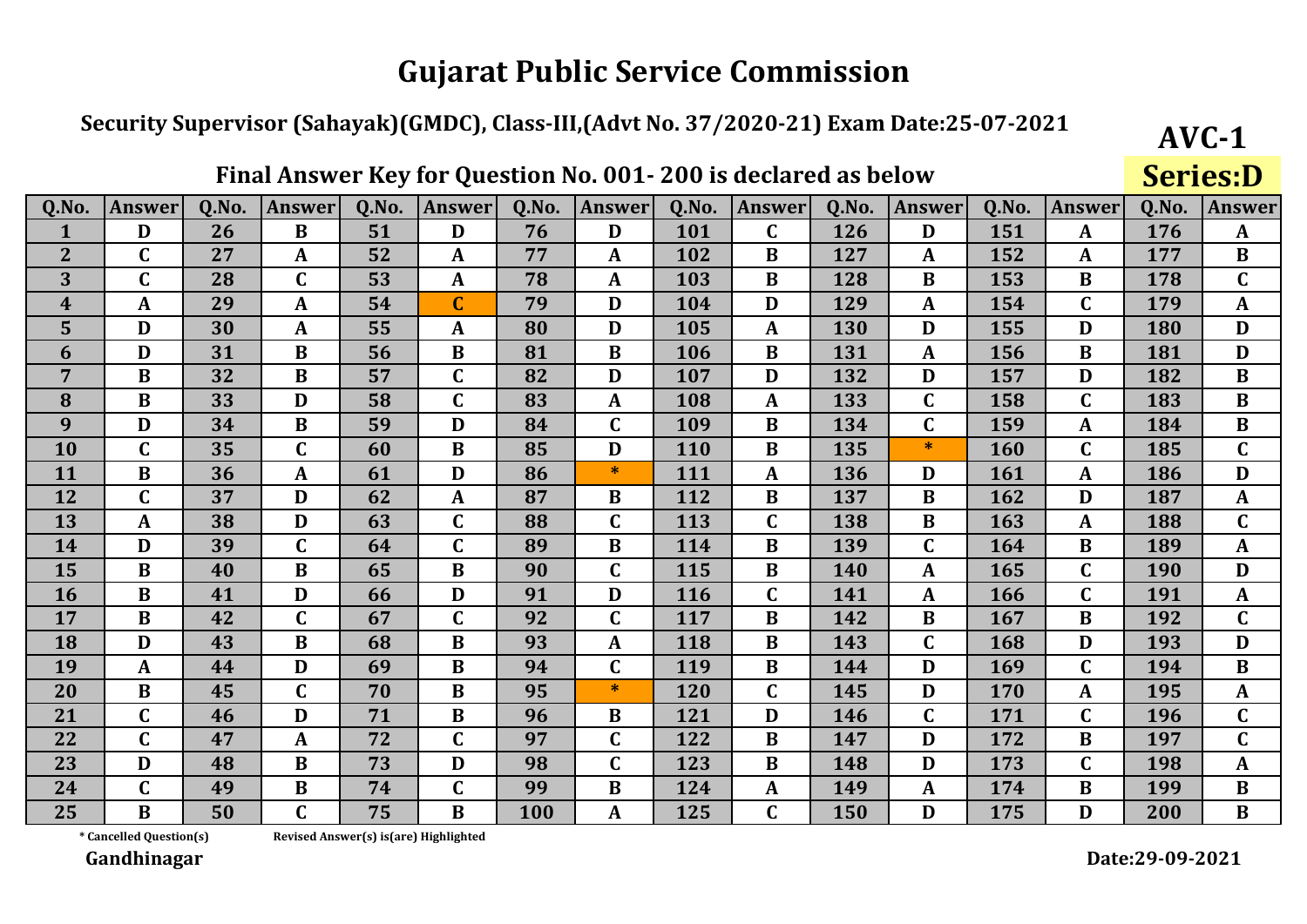### Security Supervisor (Sahayak)(GMDC), Class-III,(Advt No. 37/2020-21) Exam Date:25-07-2021

|                  |                  |       |               |       |               |       |                |       |                  |       |             |       |                  |       | DUI IUDII'I   |
|------------------|------------------|-------|---------------|-------|---------------|-------|----------------|-------|------------------|-------|-------------|-------|------------------|-------|---------------|
| Q.No.            | <b>Answer</b>    | Q.No. | <b>Answer</b> | Q.No. | <b>Answer</b> | Q.No. | <b>Answer</b>  | Q.No. | <b>Answer</b>    | Q.No. | Answer      | Q.No. | <b>Answer</b>    | Q.No. | <b>Answer</b> |
| $\mathbf{1}$     | D                | 26    | B             | 51    | A             | 76    | B              | 101   | D                | 126   | A           | 151   | D                | 176   | $\mathbf C$   |
| $\overline{2}$   | D                | 27    | D             | 52    | B             | 77    | $\mathbf C$    | 102   | B                | 127   | A           | 152   | A                | 177   | $\mathbf{A}$  |
| 3                | $\bf{B}$         | 28    | $\mathbf{A}$  | 53    | D             | 78    | D              | 103   | $\mathbf C$      | 128   | $\bf{B}$    | 153   | D                | 178   | A             |
| $\boldsymbol{4}$ | A                | 29    | D             | 54    | D             | 79    | A              | 104   | A                | 129   | D           | 154   | $\boldsymbol{A}$ | 179   | $\mathbf{A}$  |
| 5                | $\mathbf C$      | 30    | $\mathbf C$   | 55    | $\mathbf C$   | 80    | $\mathbf C$    | 105   | $\bf{B}$         | 130   | A           | 155   | $\mathbf{A}$     | 180   | $\mathbf C$   |
| 6                | $\mathbf C$      | 31    | $\mathbf C$   | 56    | D             | 81    | A              | 106   | D                | 131   | A           | 156   | $\bf{B}$         | 181   | D             |
| $\overline{7}$   | $\boldsymbol{A}$ | 32    | $\bf{B}$      | 57    | $\bf{B}$      | 82    | B              | 107   | $\mathbf C$      | 132   | B           | 157   | $\mathbf{A}$     | 182   | $\mathbf{A}$  |
| 8                | D                | 33    | $\mathbf C$   | 58    | B             | 83    | A              | 108   | D                | 133   | B           | 158   | D                | 183   | A             |
| 9                | D                | 34    | D             | 59    | $\mathbf C$   | 84    | D              | 109   | D                | 134   | B           | 159   | B                | 184   | $\bf{B}$      |
| 10               | D                | 35    | $\bf{B}$      | 60    | D             | 85    | D              | 110   | A                | 135   | D           | 160   | $\mathbf C$      | 185   | A             |
| 11               | $\bf{B}$         | 36    | D             | 61    | A             | 86    | $\mathbf C$    | 111   | A                | 136   | $\bf{B}$    | 161   | $\mathbf{A}$     | 186   | $\mathbf{A}$  |
| 12               | A                | 37    | $\mathbf C$   | 62    | $\mathbf C$   | 87    | $\mathbf C$    | 112   | $\boldsymbol{A}$ | 137   | D           | 162   | $\mathbf C$      | 187   | A             |
| 13               | $\mathbf C$      | 38    | A             | 63    | B             | 88    | B              | 113   | $\boldsymbol{A}$ | 138   | $\bf{B}$    | 163   | $\bf{B}$         | 188   | $\mathbf C$   |
| 14               | $\bf{B}$         | 39    | A             | 64    | D             | 89    | A              | 114   | B                | 139   | B           | 164   | $\mathbf{A}$     | 189   | $\bf{B}$      |
| 15               | $\mathbf C$      | 40    | B             | 65    | A             | 90    | D              | 115   | A                | 140   | A           | 165   | $\mathbf{A}$     | 190   | D             |
| 16               | A                | 41    | D             | 66    | $\bf{B}$      | 91    | $\mathbf C$    | 116   | A                | 141   | $\mathbf C$ | 166   | $\boldsymbol{A}$ | 191   | $\mathbf C$   |
| 17               | $\mathbf C$      | 42    | $\bf{B}$      | 67    | $\mathbf C$   | 92    | D              | 117   | B                | 142   | A           | 167   | $\boldsymbol{A}$ | 192   | A             |
| 18               | A                | 43    | $\bf{B}$      | 68    | $\bf{B}$      | 93    | A              | 118   | $\boldsymbol{A}$ | 143   | A           | 168   | $\bf{B}$         | 193   | $\mathbf{A}$  |
| 19               | A                | 44    | $\bf{B}$      | 69    | D             | 94    | B              | 119   | $\mathbf{A}$     | 144   | $\bf{B}$    | 169   | $\mathbf{A}$     | 194   | $\bf{B}$      |
| 20               | D                | 45    | $\mathbf{A}$  | 70    | $\mathbf C$   | 95    | $\overline{C}$ | 120   | $\boldsymbol{A}$ | 145   | A           | 170   | $\mathbf C$      | 195   | D             |
| 21               | $\mathbf{A}$     | 46    | D             | 71    | $\bf{B}$      | 96    | D              | 121   | $\boldsymbol{A}$ | 146   | A           | 171   | B                | 196   | D             |
| 22               | $\mathbf C$      | 47    | $\mathbf C$   | 72    | D             | 97    | $\bf{B}$       | 122   | $\mathbf C$      | 147   | A           | 172   | D                | 197   | A             |
| 23               | $\bf{B}$         | 48    | B             | 73    | A             | 98    | A              | 123   | A                | 148   | $\bf{B}$    | 173   | D                | 198   | D             |
| 24               | $\mathbf C$      | 49    | $\mathbf C$   | 74    | A             | 99    | $\mathbf C$    | 124   | B                | 149   | $\mathbf C$ | 174   | $\mathbf C$      | 199   | D             |
| 25               | A                | 50    | B             | 75    | A             | 100   | $\mathbf{C}$   | 125   | A                | 150   | B           | 175   | $\overline{C}$   | 200   | $\bf{B}$      |

Final Answer Key for Question No. 001-200 is declared as below

\* Cancelled Question(s)

Revised Answer(s) is(are) Highlighted

Gandhinagar

Date:29-09-2021

 $AVC-2$ **Series**: M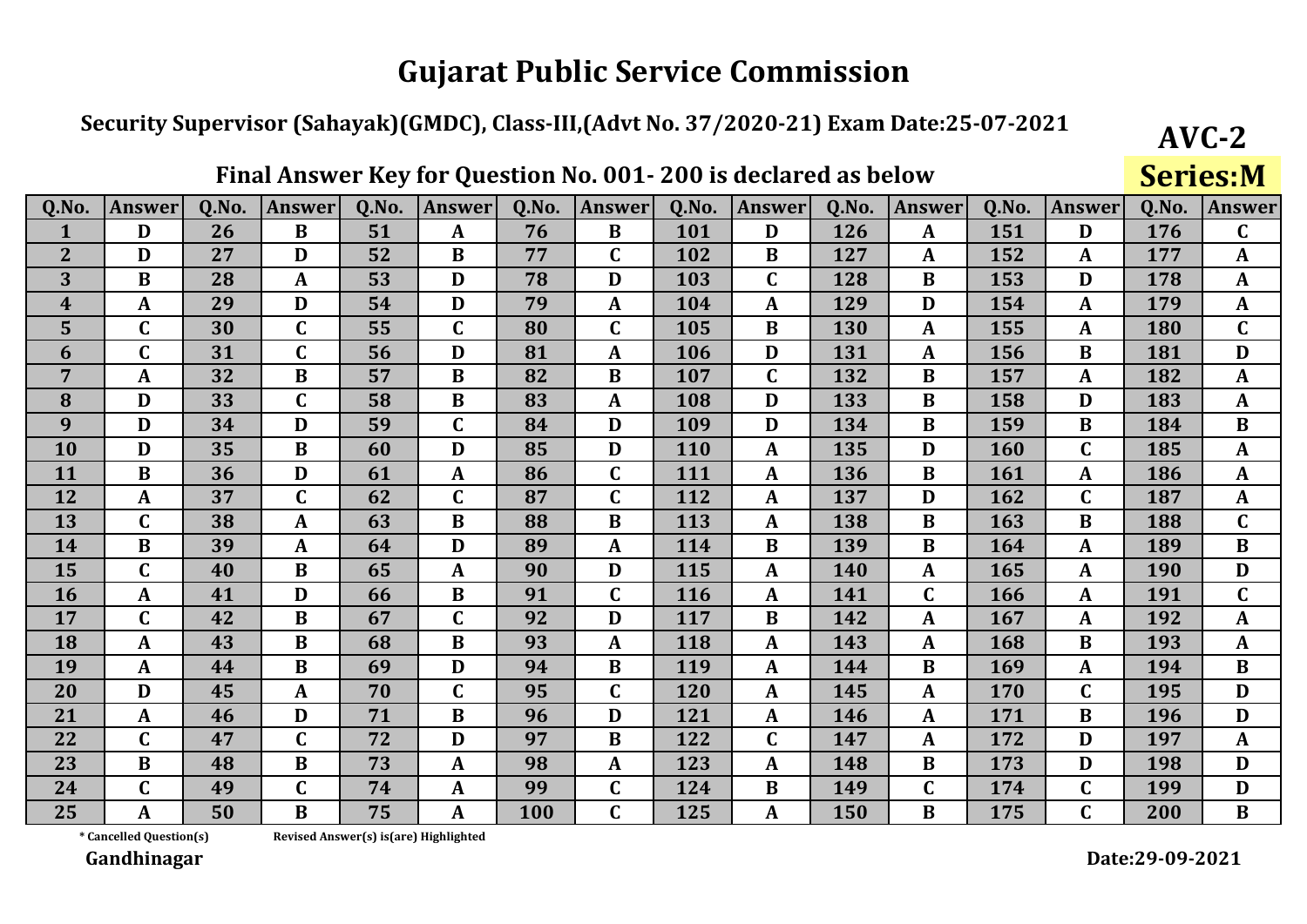### Security Supervisor (Sahayak)(GMDC), Class-III,(Advt No. 37/2020-21) Exam Date:25-07-2021

| Q.No.            | <b>Answer</b>    | Q.No. | <b>Answer</b> | Q.No. | <b>Answer</b> | Q.No. | <b>Answer</b> | Q.No. | <b>Answer</b>    | Q.No. | Answer           | Q.No. | <b>Answer</b>    | Q.No. | <b>Answer</b> |
|------------------|------------------|-------|---------------|-------|---------------|-------|---------------|-------|------------------|-------|------------------|-------|------------------|-------|---------------|
| 1                | $\bf{B}$         | 26    | D             | 51    | A             | 76    | B             | 101   | $\mathbf C$      | 126   | D                | 151   | D                | 176   | $\mathbf{A}$  |
| $\overline{2}$   | $\mathbf C$      | 27    | D             | 52    | $\bf{B}$      | 77    | D             | 102   | A                | 127   | B                | 152   | A                | 177   | $\mathbf{A}$  |
| 3                | D                | 28    | B             | 53    | D             | 78    | A             | 103   | A                | 128   | $\mathbf C$      | 153   | D                | 178   | $\bf{B}$      |
| $\boldsymbol{4}$ | A                | 29    | A             | 54    | D             | 79    | D             | 104   | $\boldsymbol{A}$ | 129   | A                | 154   | $\boldsymbol{A}$ | 179   | D             |
| 5                | $\mathbf C$      | 30    | $\mathbf C$   | 55    | $\mathbf C$   | 80    | $\mathbf C$   | 105   | $\mathbf C$      | 130   | $\bf{B}$         | 155   | A                | 180   | $\mathbf{A}$  |
| 6                | $\mathbf{A}$     | 31    | $\mathbf C$   | 56    | D             | 81    | $\mathbf C$   | 106   | D                | 131   | D                | 156   | B                | 181   | $\mathbf{A}$  |
| $\overline{7}$   | $\bf{B}$         | 32    | A             | 57    | $\bf{B}$      | 82    | B             | 107   | A                | 132   | $\mathbf C$      | 157   | $\boldsymbol{A}$ | 182   | $\bf{B}$      |
| 8                | A                | 33    | D             | 58    | B             | 83    | $\mathbf C$   | 108   | A                | 133   | D                | 158   | D                | 183   | $\bf{B}$      |
| 9                | D                | 34    | D             | 59    | $\mathbf C$   | 84    | D             | 109   | $\bf{B}$         | 134   | D                | 159   | $\bf{B}$         | 184   | $\bf{B}$      |
| 10               | D                | 35    | D             | 60    | D             | 85    | B             | 110   | $\boldsymbol{A}$ | 135   | A                | 160   | $\mathbf C$      | 185   | D             |
| 11               | $\mathbf C$      | 36    | $\bf{B}$      | 61    | A             | 86    | D             | 111   | $\boldsymbol{A}$ | 136   | A                | 161   | A                | 186   | $\bf{B}$      |
| 12               | $\mathbf C$      | 37    | A             | 62    | $\mathbf C$   | 87    | $\mathbf C$   | 112   | $\boldsymbol{A}$ | 137   | A                | 162   | $\mathbf C$      | 187   | D             |
| 13               | $\bf{B}$         | 38    | $\mathbf C$   | 63    | B             | 88    | $\mathbf{A}$  | 113   | $\mathbf C$      | 138   | $\boldsymbol{A}$ | 163   | $\bf{B}$         | 188   | $\bf{B}$      |
| 14               | A                | 39    | B             | 64    | D             | 89    | A             | 114   | $\bf{B}$         | 139   | $\bf{B}$         | 164   | $\boldsymbol{A}$ | 189   | $\bf{B}$      |
| 15               | D                | 40    | $\mathbf C$   | 65    | A             | 90    | B             | 115   | D                | 140   | A                | 165   | A                | 190   | $\mathbf{A}$  |
| 16               | $\mathbf C$      | 41    | $\mathbf{A}$  | 66    | $\bf{B}$      | 91    | D             | 116   | $\mathbf C$      | 141   | A                | 166   | A                | 191   | $\mathbf C$   |
| 17               | D                | 42    | $\mathbf C$   | 67    | $\mathbf C$   | 92    | B             | 117   | $\boldsymbol{A}$ | 142   | B                | 167   | $\boldsymbol{A}$ | 192   | $\mathbf A$   |
| 18               | $\boldsymbol{A}$ | 43    | A             | 68    | B             | 93    | B             | 118   | $\mathbf A$      | 143   | A                | 168   | $\bf{B}$         | 193   | $\mathbf{A}$  |
| 19               | $\bf{B}$         | 44    | A             | 69    | D             | 94    | B             | 119   | $\bf{B}$         | 144   | A                | 169   | $\boldsymbol{A}$ | 194   | $\bf{B}$      |
| 20               | $\mathbf C$      | 45    | D             | 70    | $\mathbf C$   | 95    | A             | 120   | D                | 145   | A                | 170   | $\mathbf C$      | 195   | A             |
| 21               | D                | 46    | A             | 71    | B             | 96    | D             | 121   | D                | 146   | A                | 171   | B                | 196   | $\mathbf{A}$  |
| 22               | B                | 47    | $\mathbf C$   | 72    | D             | 97    | $\mathbf C$   | 122   | A                | 147   | $\mathbf C$      | 172   | D                | 197   | $\mathbf{A}$  |
| 23               | A                | 48    | $\bf{B}$      | 73    | A             | 98    | B             | 123   | D                | 148   | A                | 173   | D                | 198   | $\bf{B}$      |
| 24               | $\mathbf C$      | 49    | $\mathbf C$   | 74    | A             | 99    | $\mathbf C$   | 124   | D                | 149   | B                | 174   | $\mathbf C$      | 199   | $\mathbf C$   |
| 25               | $\overline{C}$   | 50    | A             | 75    | A             | 100   | B             | 125   | $\bf{B}$         | 150   | A                | 175   | $\overline{C}$   | 200   | $\bf{B}$      |

Final Answer Key for Question No. 001-200 is declared as below

\* Cancelled Question(s)

Revised Answer(s) is(are) Highlighted

Gandhinagar

Date:29-09-2021

 $AVC-2$ 

 $S<sub>arice</sub> \Delta$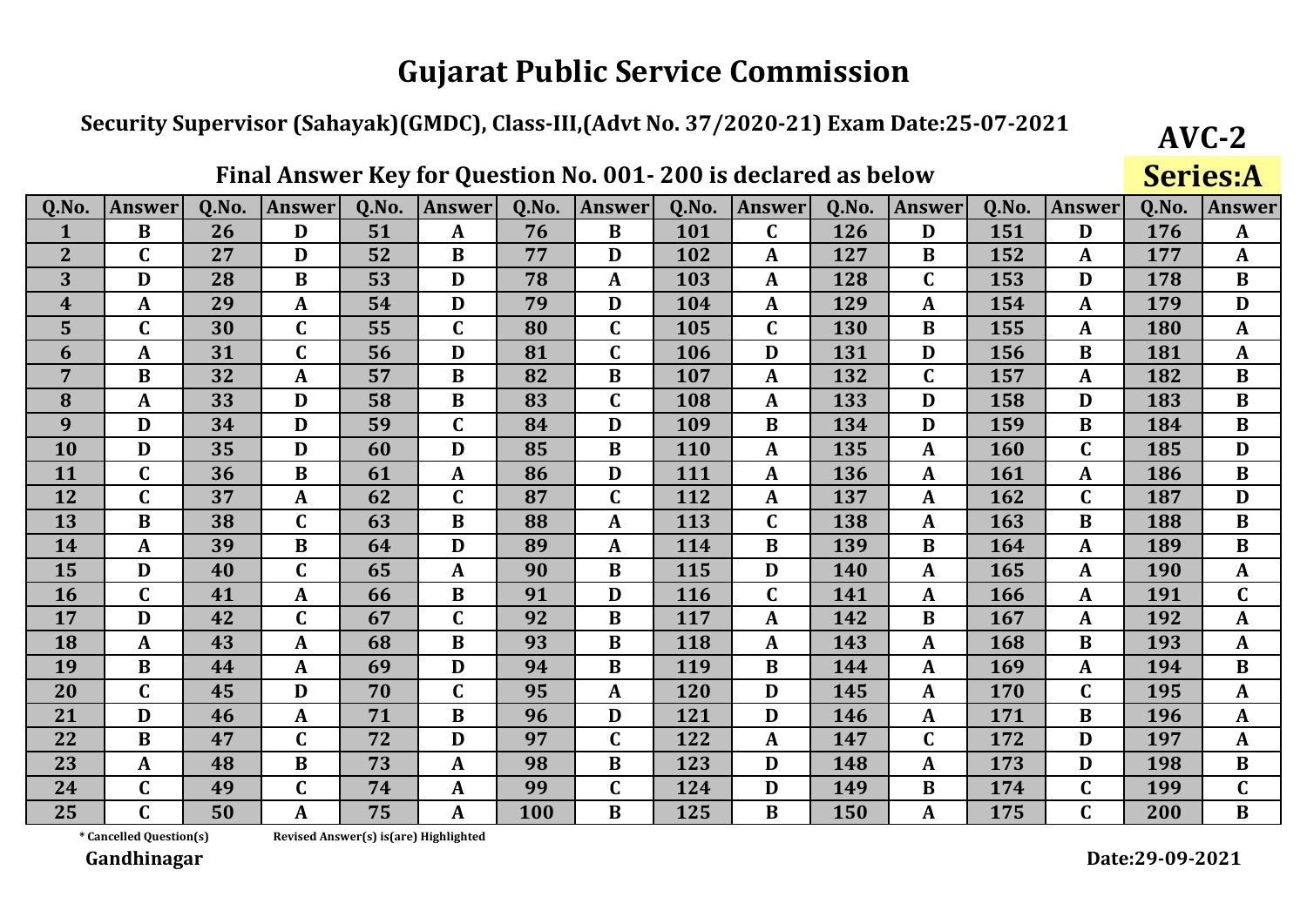### Security Supervisor (Sahayak)(GMDC), Class-III,(Advt No. 37/2020-21) Exam Date:25-07-2021

| Q.No.                   | <b>Answer</b> | Q.No. | <b>Answer</b>           | Q.No. | <b>Answer</b> | Q.No. | <b>Answer</b> | Q.No. | <b>Answer</b>    | Q.No. | Answer      | Q.No. | <b>Answer</b> | Q.No.      | <b>Answer</b> |
|-------------------------|---------------|-------|-------------------------|-------|---------------|-------|---------------|-------|------------------|-------|-------------|-------|---------------|------------|---------------|
| 1                       | B             | 26    | B                       | 51    | D             | 76    | A             | 101   | A                | 126   | $\mathbf C$ | 151   | D             | 176        | D             |
| $\overline{2}$          | D             | 27    | $\mathbf C$             | 52    | D             | 77    | B             | 102   | A                | 127   | A           | 152   | B             | 177        | $\mathbf{A}$  |
| 3                       | A             | 28    | D                       | 53    | $\bf{B}$      | 78    | D             | 103   | B                | 128   | A           | 153   | $\mathbf C$   | 178        | D             |
| $\overline{\mathbf{4}}$ | D             | 29    | A                       | 54    | A             | 79    | D             | 104   | D                | 129   | A           | 154   | $\mathbf{A}$  | 179        | $\mathbf{A}$  |
| 5                       | $\mathbf C$   | 30    | $\mathbf C$             | 55    | $\mathbf C$   | 80    | $\mathbf C$   | 105   | $\boldsymbol{A}$ | 130   | $\mathbf C$ | 155   | B             | 180        | A             |
| 6                       | $\mathbf C$   | 31    | $\mathbf{A}$            | 56    | $\mathbf C$   | 81    | D             | 106   | $\mathbf{A}$     | 131   | D           | 156   | D             | 181        | $\bf{B}$      |
| $\overline{7}$          | B             | 32    | B                       | 57    | A             | 82    | $\bf{B}$      | 107   | $\bf{B}$         | 132   | $\mathbf A$ | 157   | $\mathbf C$   | 182        | $\mathbf{A}$  |
| 8                       | $\mathbf C$   | 33    | A                       | 58    | D             | 83    | B             | 108   | B                | 133   | A           | 158   | D             | 183        | D             |
| 9                       | D             | 34    | D                       | 59    | D             | 84    | $\mathbf C$   | 109   | $\bf{B}$         | 134   | $\bf{B}$    | 159   | D             | 184        | $\bf{B}$      |
| 10                      | B             | 35    | D                       | 60    | D             | 85    | D             | 110   | D                | 135   | A           | 160   | A             | 185        | $\mathbf C$   |
| 11                      | D             | 36    | $\mathbf C$             | 61    | $\bf{B}$      | 86    | A             | 111   | B                | 136   | A           | 161   | A             | 186        | $\mathbf{A}$  |
| 12                      | $\mathbf C$   | 37    | $\mathbf C$             | 62    | A             | 87    | $\mathbf C$   | 112   | D                | 137   | A           | 162   | A             | 187        | $\mathbf C$   |
| 13                      | $\mathbf{A}$  | 38    | $\bf{B}$                | 63    | $\mathbf C$   | 88    | B             | 113   | $\bf{B}$         | 138   | $\mathbf C$ | 163   | A             | 188        | $\bf{B}$      |
| 14                      | A             | 39    | $\mathbf A$             | 64    | $\bf{B}$      | 89    | D             | 114   | $\bf{B}$         | 139   | $\bf{B}$    | 164   | B             | 189        | $\mathbf A$   |
| 15                      | B             | 40    | D                       | 65    | $\mathbf C$   | 90    | A             | 115   | A                | 140   | D           | 165   | A             | <b>190</b> | A             |
| 16                      | D             | 41    | $\mathbf C$             | 66    | A             | 91    | B             | 116   | $\mathbf C$      | 141   | $\mathbf C$ | 166   | A             | 191        | $\mathbf{A}$  |
| 17                      | B             | 42    | D                       | 67    | $\mathbf C$   | 92    | $\mathbf C$   | 117   | A                | 142   | A           | 167   | B             | 192        | $\mathbf A$   |
| 18                      | $\bf{B}$      | 43    | A                       | 68    | A             | 93    | B             | 118   | A                | 143   | A           | 168   | A             | 193        | $\bf{B}$      |
| 19                      | $\bf{B}$      | 44    | $\bf{B}$                | 69    | A             | 94    | D             | 119   | $\bf{B}$         | 144   | $\bf{B}$    | 169   | A             | 194        | $\mathbf{A}$  |
| 20                      | $\mathbf{A}$  | 45    | $\mathbf C$             | 70    | D             | 95    | $\mathbf C$   | 120   | $\boldsymbol{A}$ | 145   | D           | 170   | A             | 195        | $\mathbf C$   |
| 21                      | D             | 46    | D                       | 71    | A             | 96    | B             | 121   | A                | 146   | D           | 171   | A             | 196        | $\bf{B}$      |
| 22                      | $\mathbf C$   | 47    | B                       | 72    | $\mathbf C$   | 97    | D             | 122   | A                | 147   | A           | 172   | $\mathbf C$   | 197        | D             |
| 23                      | $\bf{B}$      | 48    | $\boldsymbol{A}$        | 73    | $\bf{B}$      | 98    | A             | 123   | $\bf{B}$         | 148   | D           | 173   | A             | 198        | D             |
| 24                      | $\mathbf C$   | 49    | $\mathbf C$             | 74    | $\mathbf C$   | 99    | A             | 124   | $\mathbf C$      | 149   | D           | 174   | $\bf{B}$      | 199        | $\mathbf C$   |
| 25                      | B             | 50    | $\overline{\mathbf{C}}$ | 75    | A             | 100   | A             | 125   | $\bf{B}$         | 150   | B           | 175   | A             | 200        | $\mathbf C$   |

Final Answer Key for Question No. 001-200 is declared as below

\* Cancelled Question(s)

Revised Answer(s) is(are) Highlighted

Gandhinagar

 $AVC-2$ 

Series R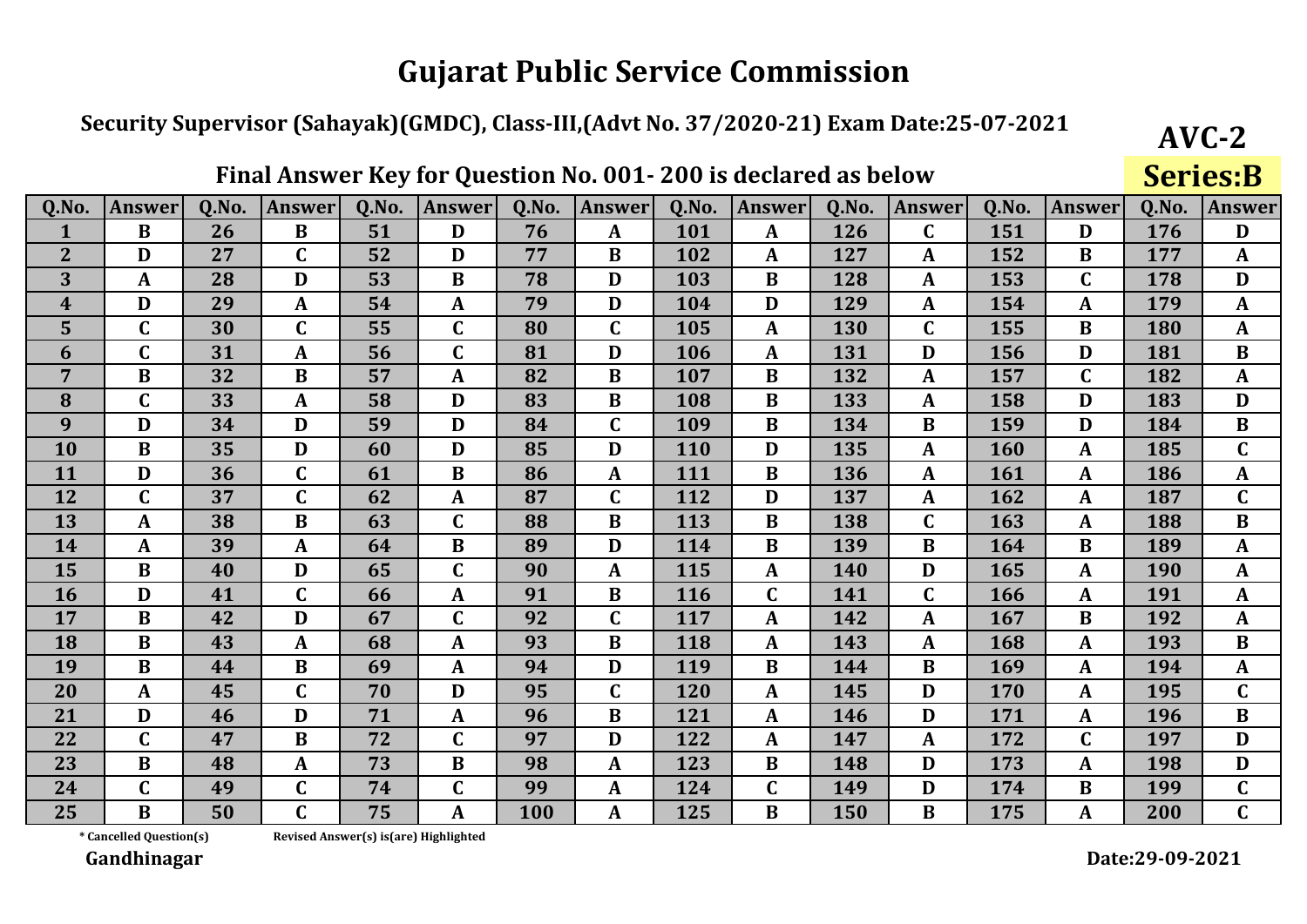### Security Supervisor (Sahayak)(GMDC), Class-III,(Advt No. 37/2020-21) Exam Date:25-07-2021

|                  |                  |       |               |       |               |       | Final Answer Key for Question No. 001-200 is declared as below |            |               |       |                  |       |               |       | Series:C     |
|------------------|------------------|-------|---------------|-------|---------------|-------|----------------------------------------------------------------|------------|---------------|-------|------------------|-------|---------------|-------|--------------|
| Q.No.            | <b>Answer</b>    | Q.No. | <b>Answer</b> | Q.No. | <b>Answer</b> | Q.No. | <b>Answer</b>                                                  | Q.No.      | <b>Answer</b> | Q.No. | <b>Answer</b>    | Q.No. | <b>Answer</b> | Q.No. | Answe        |
| 1                | D                | 26    | A             | 51    | B             | 76    | B                                                              | 101        | D             | 126   | D                | 151   | A             | 176   | $\mathbf C$  |
| $\overline{2}$   | D                | 27    | B             | 52    | D             | 77    | $\mathbf C$                                                    | 102        | $\bf{B}$      | 127   | $\mathbf{A}$     | 152   | A             | 177   | A            |
| 3                | $\bf{B}$         | 28    | D             | 53    | A             | 78    | D                                                              | 103        | $\mathbf C$   | 128   | D                | 153   | B             | 178   | $\mathbf A$  |
| $\boldsymbol{4}$ | $\mathbf{A}$     | 29    | D             | 54    | D             | 79    | A                                                              | 104        | $\mathbf{A}$  | 129   | $\mathbf{A}$     | 154   | D             | 179   | A            |
| 5                | $\mathbf C$      | 30    | $\mathbf C$   | 55    | $\mathbf C$   | 80    | $\mathbf C$                                                    | 105        | B             | 130   | $\boldsymbol{A}$ | 155   | A             | 180   | $\mathbf C$  |
| 6                | $\mathbf C$      | 31    | D             | 56    | $\mathsf C$   | 81    | $\mathbf{A}$                                                   | 106        | D             | 131   | $\bf{B}$         | 156   | A             | 181   | D            |
| $\overline{7}$   | $\boldsymbol{A}$ | 32    | B             | 57    | $\bf{B}$      | 82    | B                                                              | 107        | $\mathbf C$   | 132   | $\boldsymbol{A}$ | 157   | $\bf{B}$      | 182   | A            |
| 8                | D                | 33    | B             | 58    | $\mathbf C$   | 83    | A                                                              | 108        | D             | 133   | D                | 158   | B             | 183   | A            |
| 9                | D                | 34    | $\mathbf C$   | 59    | D             | 84    | D                                                              | 109        | D             | 134   | $\bf{B}$         | 159   | B             | 184   | $\bf{B}$     |
| 10               | D                | 35    | D             | 60    | $\bf{B}$      | 85    | D                                                              | 110        | A             | 135   | $\mathbf C$      | 160   | D             | 185   | $\mathbf A$  |
| 11               | $\bf{B}$         | 36    | A             | 61    | D             | 86    | $\mathbf C$                                                    | 111        | $\mathbf{A}$  | 136   | $\boldsymbol{A}$ | 161   | B             | 186   | A            |
| 12               | $\mathbf{A}$     | 37    | $\mathbf C$   | 62    | $\mathsf C$   | 87    | $\mathbf C$                                                    | 112        | $\mathbf{A}$  | 137   | $\mathbf C$      | 162   | D             | 187   | A            |
| 13               | $\mathbf C$      | 38    | $\bf{B}$      | 63    | A             | 88    | B                                                              | 113        | A             | 138   | $\bf{B}$         | 163   | B             | 188   | $\mathbf C$  |
| 14               | $\bf{B}$         | 39    | D             | 64    | A             | 89    | A                                                              | 114        | B             | 139   | $\mathbf{A}$     | 164   | B             | 189   | $\bf{B}$     |
| 15               | $\mathbf C$      | 40    | $\mathbf{A}$  | 65    | $\bf{B}$      | 90    | D                                                              | 115        | $\mathbf A$   | 140   | $\mathbf{A}$     | 165   | A             | 190   | D            |
| <b>16</b>        | $\mathbf{A}$     | 41    | $\bf{B}$      | 66    | D             | 91    | $\mathbf C$                                                    | 116        | $\mathbf{A}$  | 141   | A                | 166   | $\mathbf C$   | 191   | $\mathbf C$  |
| 17               | $\mathbf C$      | 42    | $\mathbf C$   | 67    | B             | 92    | D                                                              | 117        | B             | 142   | A                | 167   | A             | 192   | A            |
| 18               | $\mathbf{A}$     | 43    | $\bf{B}$      | 68    | $\bf{B}$      | 93    | $\mathbf{A}$                                                   | 118        | A             | 143   | $\bf{B}$         | 168   | $\mathbf{A}$  | 193   | $\mathbf{A}$ |
| 19               | $\mathbf{A}$     | 44    | D             | 69    | $\bf{B}$      | 94    | B                                                              | 119        | $\mathbf{A}$  | 144   | A                | 169   | B             | 194   | $\bf{B}$     |
| 20               | D                | 45    | $\mathbf C$   | 70    | A             | 95    | $\mathbf C$                                                    | <b>120</b> | $\mathbf{A}$  | 145   | $\mathbf C$      | 170   | A             | 195   | D            |
| 21               | $\mathbf A$      | 46    | $\bf{B}$      | 71    | D             | 96    | D                                                              | 121        | A             | 146   | $\bf{B}$         | 171   | A             | 196   | D            |
| 22               | $\mathbf C$      | 47    | D             | 72    | $\mathbf C$   | 97    | B                                                              | 122        | $\mathbf C$   | 147   | D                | 172   | A             | 197   | A            |
| 23               | $\bf{B}$         | 48    | $\mathbf{A}$  | 73    | B             | 98    | A                                                              | 123        | $\mathbf{A}$  | 148   | D                | 173   | B             | 198   | D            |
| 24               | $\mathbf C$      | 49    | A             | 74    | $\mathsf C$   | 99    | $\mathbf C$                                                    | 124        | B             | 149   | $\mathbf C$      | 174   | $\mathbf C$   | 199   | D            |
| 25               | A                | 50    | A             | 75    | $\bf{B}$      | 100   | $\mathbf C$                                                    | 125        |               | 150   | $\mathbf C$      | 175   | B             | 200   | B            |

\* Cancelled Question(s)

Revised Answer(s) is(are) Highlighted

Gandhinagar

 $AVC-2$